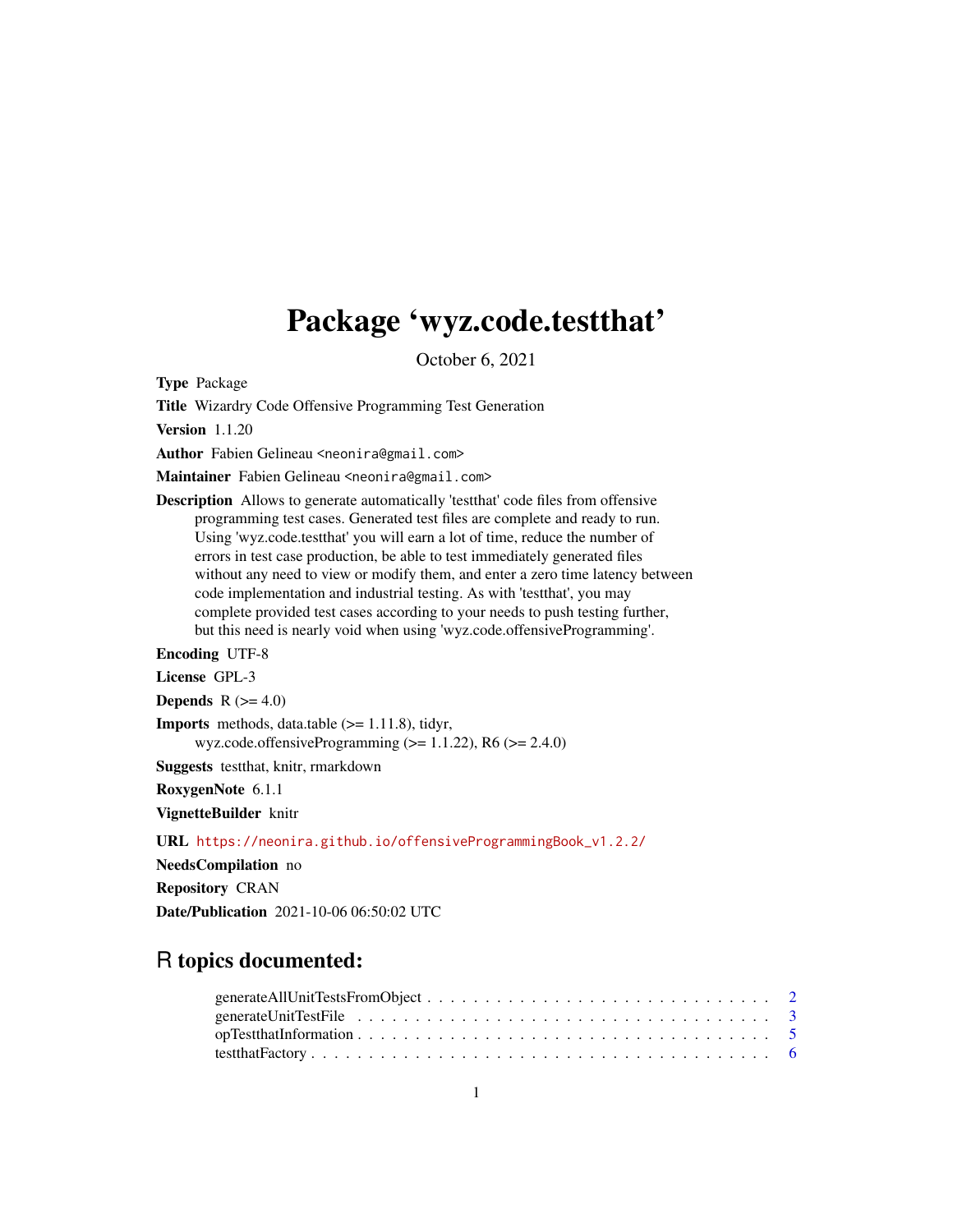<span id="page-1-0"></span>**Index** [7](#page-6-0) **7** 

generateAllUnitTestsFromObject

*Generate All Unit Tests From Object*

#### <span id="page-1-1"></span>Description

Generate testthat code form an instrumented offensive programming object.

#### Usage

```
generateAllUnitTestsFromObject(object_o_1, sourceFile_s_1,
                               sourcePackage_s_1, targetFolder_s_1,
                               overwriteFile_b_1 = TRUE, verbose_b_1 = FALSE)
```
#### Arguments

| object_o_1        | the instrumented offensive programming object to consider                                                                                |  |  |
|-------------------|------------------------------------------------------------------------------------------------------------------------------------------|--|--|
|                   | source File_s_1 the source package file related to the offensive programming object                                                      |  |  |
| sourcePackage_s_1 |                                                                                                                                          |  |  |
|                   | the package name that holds the offensive programming object                                                                             |  |  |
| targetFolder_s_1  |                                                                                                                                          |  |  |
|                   | the folder where to write produced test that code files                                                                                  |  |  |
| overwriteFile_b_1 |                                                                                                                                          |  |  |
|                   | A boolean value, either TRUE or <i>FALSE</i> to switch on or off the overwritting of<br>the output file. Beware, as it is on by default! |  |  |
| verbose b 1       | A boolean value, either TRUE or FALSE to switch on or off the processing ver-<br>bosity!                                                 |  |  |

#### Details

Generates automatically, all the testthat files with compliant testthat code, from the offensive programming object.

#### Value

A list with two fields named class and filenames. Former provides the class of the analyzed and mined offensive programming object, the latter gives back all produced testthat file names.

#### Note

This is rather easy to use function that implements a quite complex algorithm based on metaprogrammation to generate testthat code.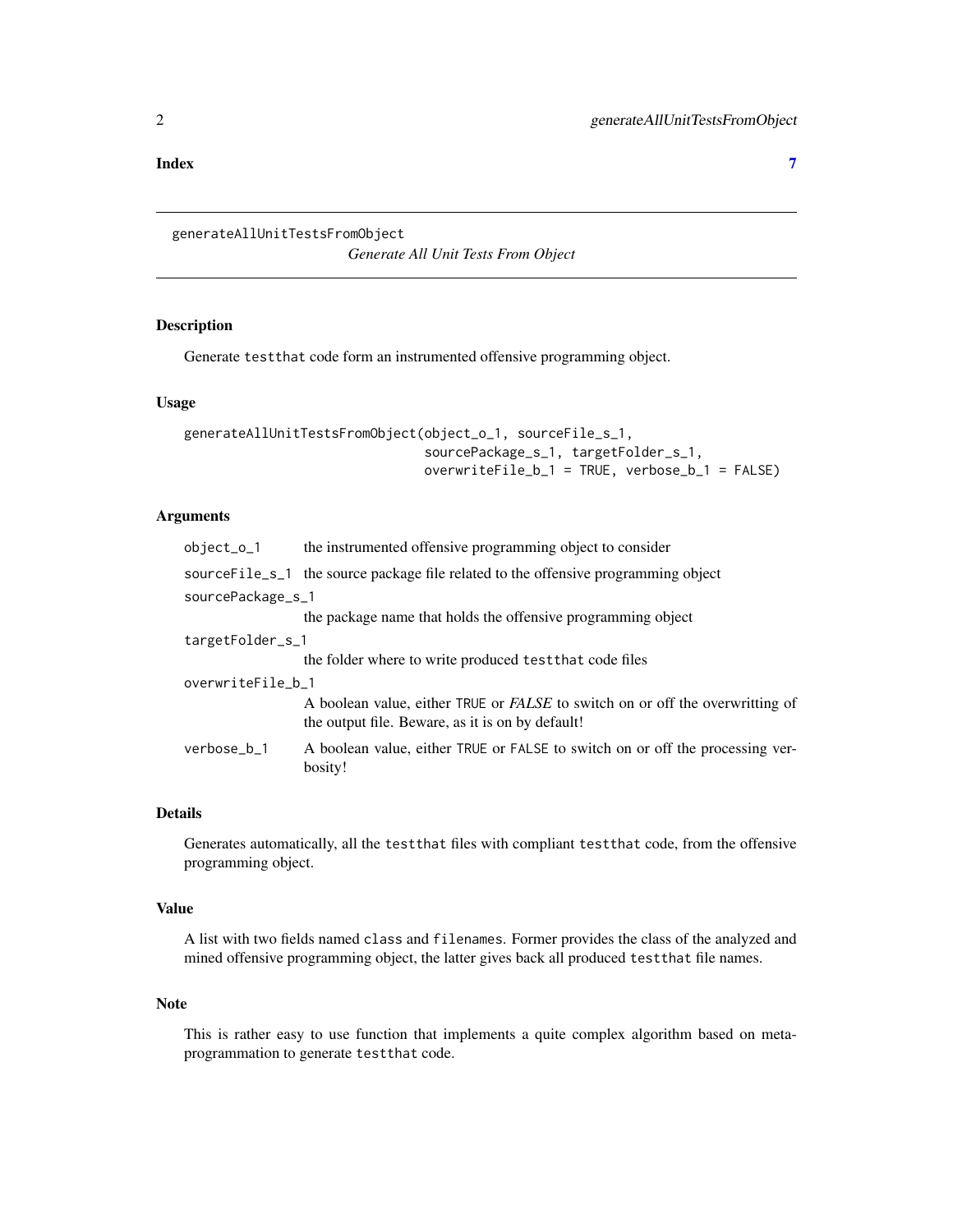#### <span id="page-2-0"></span>Author(s)

Fabien Gelineau <neonira@gmail.com>

Maintainer: Fabien Gelineau <neonira@gmail.com>

#### References

See [EvaluationMode](#page-0-0) for more information.

Refer to [test\\_file](#page-0-0) from package testthat.

Refer to [runTestCase](#page-0-0) from package wyz.code.offensiveProgramming.

#### Examples

```
library(data.table)
library(wyz.code.offensiveProgramming)
library(wyz.code.testthat)
source_file <- 'code-samples/both-defs/good/full/AdditionTCFIG1.R'
source_package <- 'wyz.code.offensiveProgramming'
source(system.file(source_file, package = source_package))
object <- AdditionTCFIG1()
g <- gautfo(object, source_file, source_package, tempdir())
print(g)
# $class
# [1] "AdditionTCFIG1"
#
# $filenames
# filename overwritten
# 1: /tmp/RtmpKLCrXA/test_AdditionTCFIG1-addDouble.R TRUE
# 2: /tmp/RtmpKLCrXA/test_AdditionTCFIG1-addInteger.R TRUE
# 3: /tmp/RtmpKLCrXA/test_AdditionTCFIG1-divideByZero.R TRUE
# 4: /tmp/RtmpKLCrXA/test_AdditionTCFIG1-generateWarning.R TRUE
# 5: /tmp/RtmpKLCrXA/test_AdditionTCFIG1-generateError.R TRUE
# 6: /tmp/RtmpKLCrXA/test_AdditionTCFIG1-addMultiDouble.R TRUE
# 7: /tmp/RtmpKLCrXA/test_AdditionTCFIG1-addMultiInteger.R TRUE
```
generateUnitTestFile *Generate Testthat Unit Test File*

#### Description

Generate one testthat unit test file from an instrumented offensive programming object. One test file per function is created. It holds all the related tests, organized by evaluation mode. See [EvaluationMode](#page-0-0) for more information.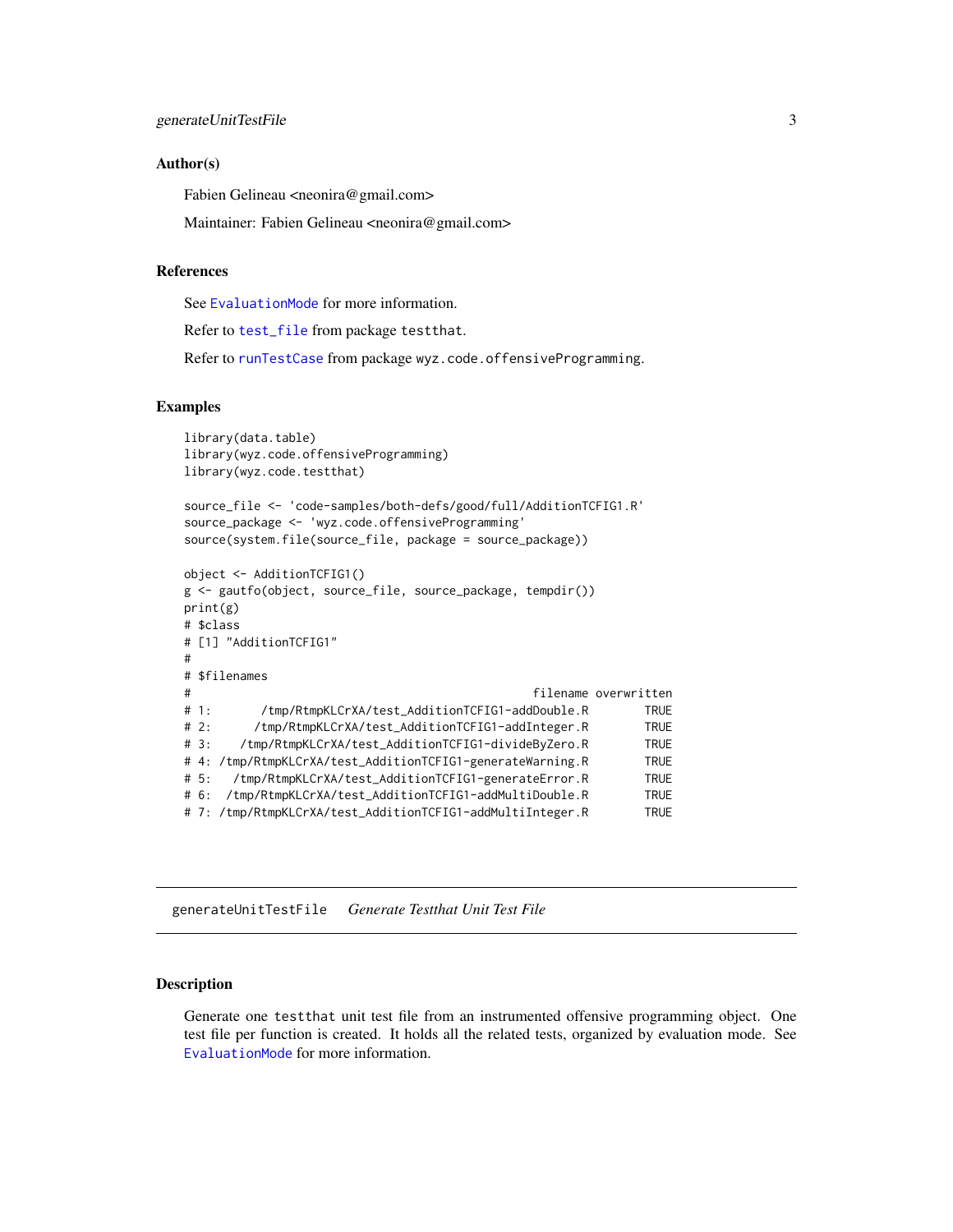#### <span id="page-3-0"></span>Usage

```
generateUnitTestFile(filename_s_1, content_s,
                    overwrite_b_1 = FALSE,verbose_b_1 = TRUE
```
#### Arguments

| filename_s_1 | the name of the unit test file to generate                                                                      |
|--------------|-----------------------------------------------------------------------------------------------------------------|
| content_s    | the content of the unit test file to generate                                                                   |
|              | overwrite_b_1 A boolean value, either TRUE or FALSE to switch on or off the overwritting of the<br>output file. |
| verbose_b_1  | A boolean value, either TRUE or FALSE to switch on or off the output message<br>from this function.             |

#### Value

Returns the file name.

It might be different from the one provided, as testthat requires to follow some file naming conventions that are enforced by this function.

#### Note

This function is provided for convenience. It may ease your own way to generate testthat code.

To put this package in action, simply use [gautfo](#page-1-1) that offers a much more straightforward way to get results.

#### Author(s)

Fabien Gelineau <neonira@gmail.com>

Maintainer: Fabien Gelineau <neonira@gmail.com>

#### References

Refer to [test\\_file](#page-0-0) from package testthat.

Refer to [runTestCase](#page-0-0) from package wyz.code.offensiveProgramming.

#### Examples

```
##---- typical example ----
fn <- file.path(tempdir(), 'myFile')
fr <- generateUnitTestFile(fn, c("# a comment", "x <- 2"))
cat(paste(readLines(fr$filename), collapse = '\n'))
# a comment
# x < -2
```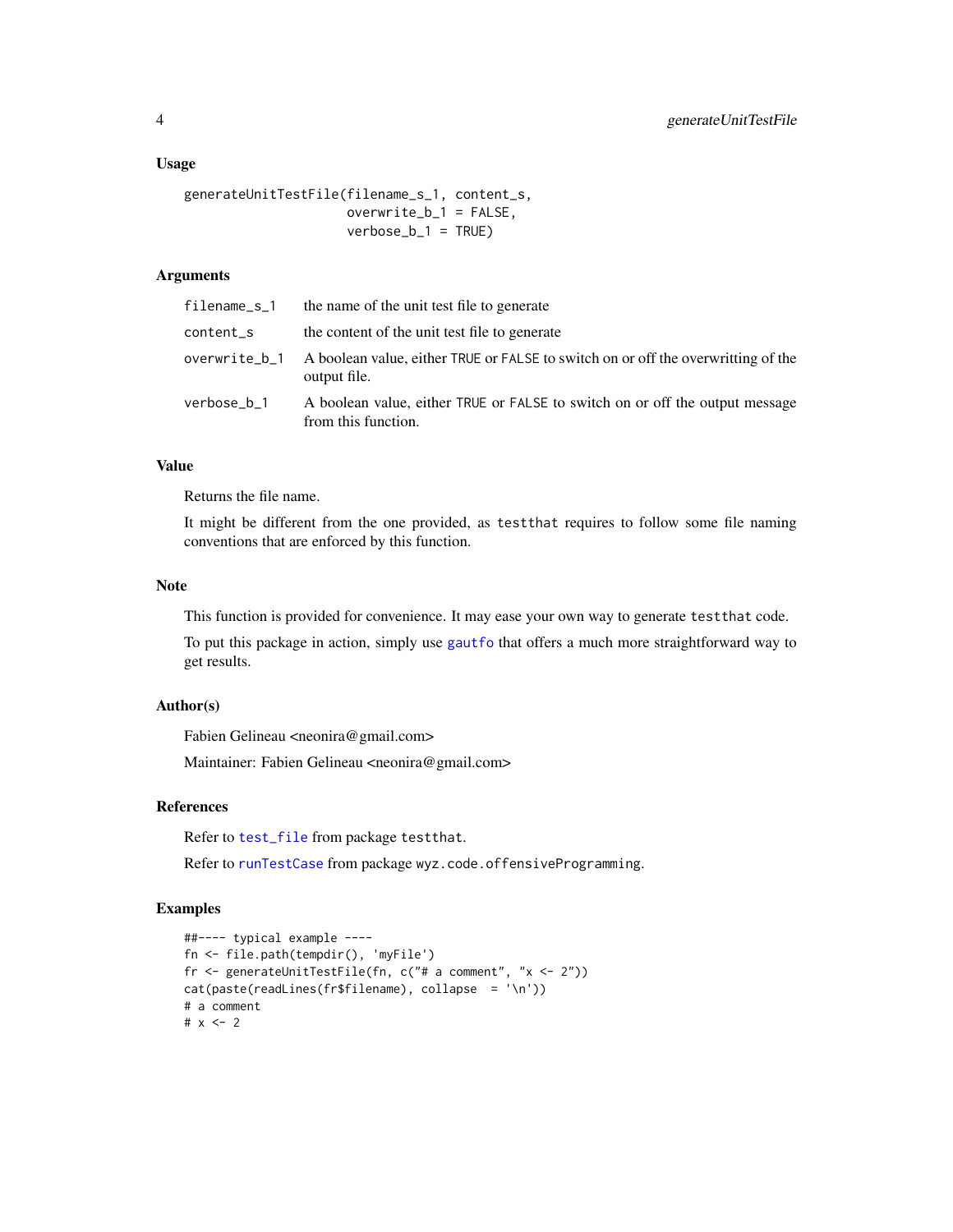#### <span id="page-4-0"></span>Description

list package functions

#### Usage

```
opTestthatInformation()
```
#### Value

A data.table with following columns

| name     | the object name                                                                                                                                          |
|----------|----------------------------------------------------------------------------------------------------------------------------------------------------------|
| category | the category of the object describe by function name. Could be CLASS, FUNCTION<br>or DATA.                                                               |
| nature   | either INTERNAL or EXPORTED.                                                                                                                             |
| stratum  | the stratum the object belongs to. Values are CORE, LAYER_1, LAYER_2, LAYER_3.                                                                           |
| phasing  | main usage phase of the object. Values are DESIGN, BUILD, TEST, RUN, MAINTAIN,<br>EVOLVE and TRANSVERSAL.                                                |
| intent   | main global intent of the object. Values are PARTS_BUILDING, PARTS_ASSEMBLY,<br>QUALITY_CONTROL, FEEDBACK, STATISTICS, CONTENT_GENERATION and UTILITIES. |

#### Author(s)

Fabien Gelineau <neonira@gmail.com>

Maintainer: Fabien Gelineau <neonira@gmail.com>

#### Examples

```
opTestthatInformation()
```
opTestthatInformation()[stratum == 'CORE']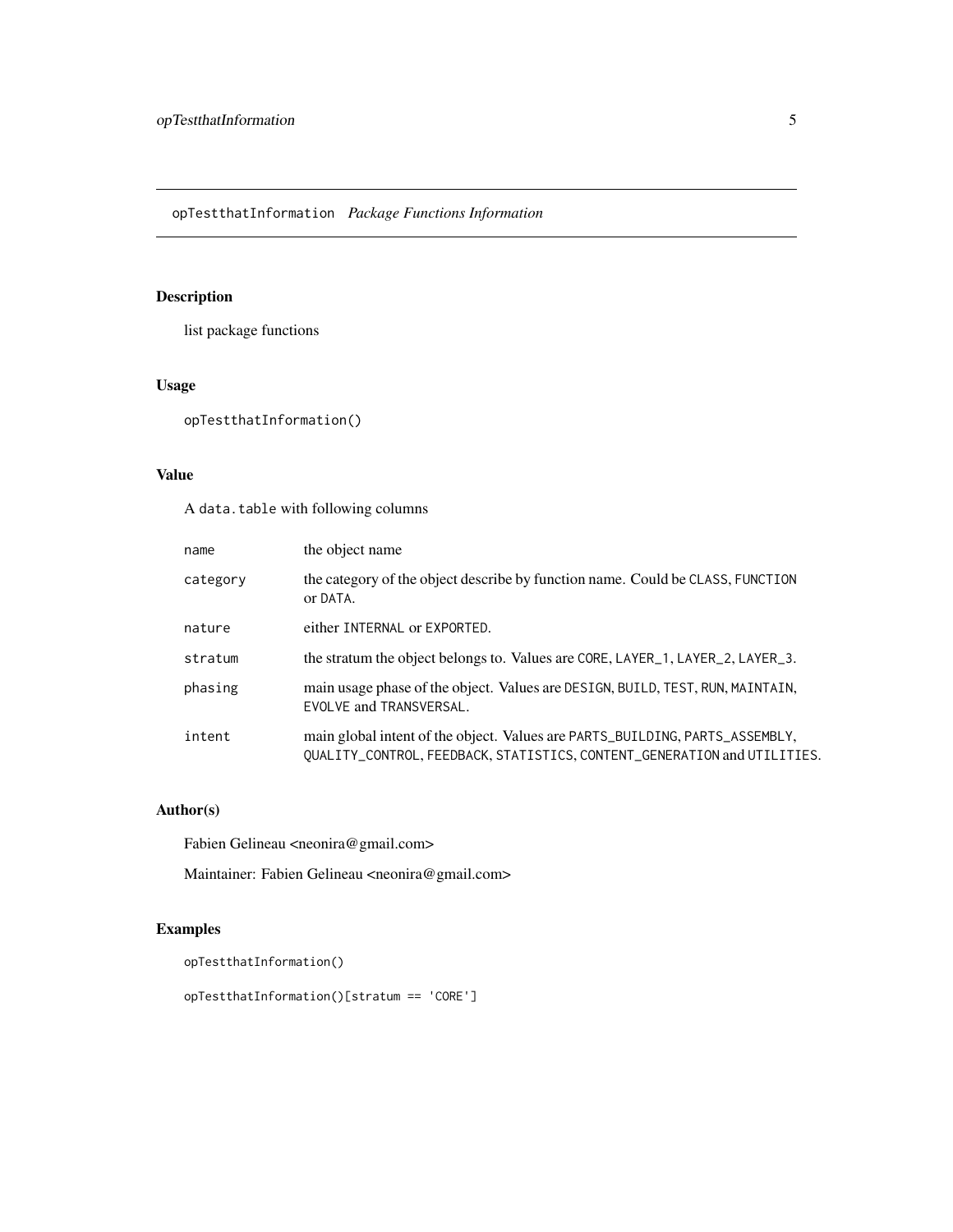<span id="page-5-0"></span>

#### Description

Produces testthat code from an instrumented offensive programming object.

#### Usage

testthatFactory()

#### Value

Returns a function that manages dispatch depending on targeted offensive programming object test case evaluation mode value.

#### Note

This function is provided for convenience. It may ease your own way to generate testthat code from an instrumented offensive programming object.

To put this package in action, simply use [gautfo](#page-1-1) that offers a much more straightforward way to get results.

#### Author(s)

Fabien Gelineau <neonira@gmail.com>

Maintainer: Fabien Gelineau <neonira@gmail.com>

#### References

See [EvaluationMode](#page-0-0) for more information.

Refer to [test\\_file](#page-0-0) from package testthat.

Refer to [runTestCase](#page-0-0) from package wyz.code.offensiveProgramming.

#### Examples

```
##---- typical example ----
rv <- testthatFactory()(c(call('isTRUE', TRUE), call('isFALSE', FALSE)), 'correct')
print(rv)
# [[1]]
# expect_true(isTRUE(TRUE))
#
# [[2]]
# expect_true(isFALSE(FALSE))
```